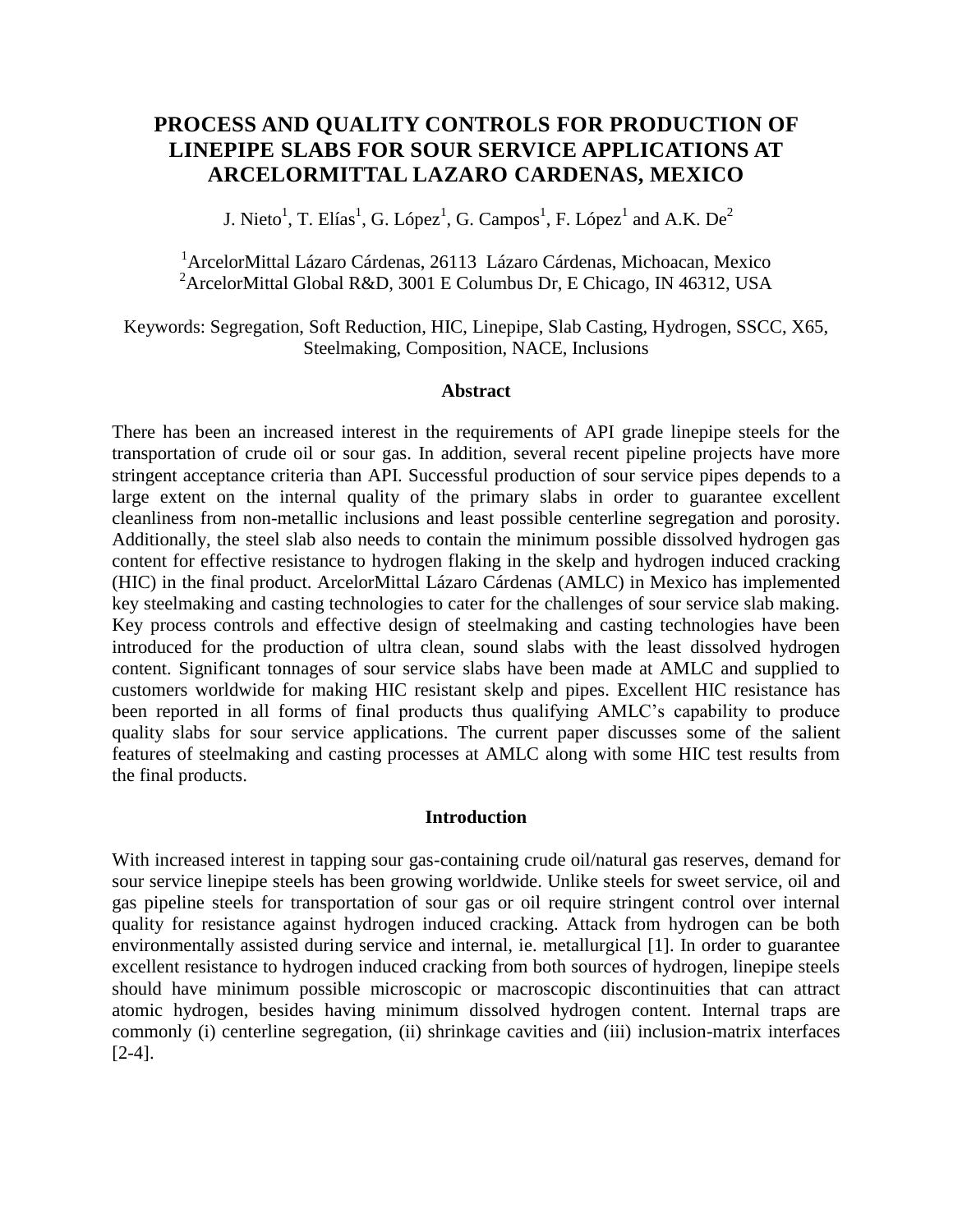Centerline segregation, caused mainly by segregation–active elements such as carbon, manganese, sulfur, phosphorus and oxygen [5], gives rise to hard transformation products at the mid-thickness of finished products thus providing an easy path for stepwise hydrogen induced cracking [4,6]. Centerline segregation is also primarily responsible for centerline porosity in continuously cast slabs [5]. These porosities are easy traps for hydrogen that gets dissolved in the steel during the steelmaking process. When excessive hydrogen accumulates, porosities will be difficult to annihilate during hot rolling and will exert high pressure resulting in delayed cracking in rolled products [4]. Both effective compositional design and continuous casting process controls are key to avoiding centerline segregation and shrinkage cavities in sour service slabs.

Non-metallic inclusion control is perhaps the most important consideration for production of HIC resistant steels. Non-metallic inclusions such as oxides and sulfides should be minimized with strict steelmaking and casting process controls. Oxide and sulfide inclusions remaining in the melt have to be very fine in size and globularized through steelmaking controls. Globular inclusions do not pose a risk with regard to hydrogen pressure development at the interface but the size needs to be very fine so as to be contained mostly within the grains [3]. Elongated MnS inclusions act as stress raisers in the matrix and provide micro-cavities at interfaces which attract atomic hydrogen [1,4,6]. Hence the steel sulfur content needs to be kept very low (preferably 10 ppm or less) and the shape of any MnS inclusions modified through Ca-treatment.

Dissolved hydrogen, deriving from steelmaking and casting processes, needs to be minimized with intelligent process control and slabs should be slowly cooled to allow hydrogen diffusion out of the center of the slabs. It is reported that a final hydrogen content of 2 ppm and less is preferred for effective HIC resistance in thick gauge linepipe plates [4].

This paper discusses state of the art steelmaking and casting practices adopted in the AMLC Steel Mill for the production of HIC resistant steel slabs for linepipe and offshore storage pressure vessel applications.

# **Technology of Production of HIC Resistant Slabs at AMLC, Mexico**

# Steelmaking

Key technological infrastructures were implemented at AMLC, Mexico for the production of prime quality slabs for advanced critical applications. Figure 1 shows schematically key steelmaking and casting unit installations [7]. Based on demands from plate, HR coil and pipe makers in North America, Europe and Asia, AMLC has embarked on the production of slabs for sour service application grades such as API X52 and X65 since September 2011. Significant tonnages of API X52 and X65 grade slabs have been cast for processing into linepipe HR coils, plates and subsequently to ERW and LSAW pipes. A typical chemistry of cast slabs is given in Table I.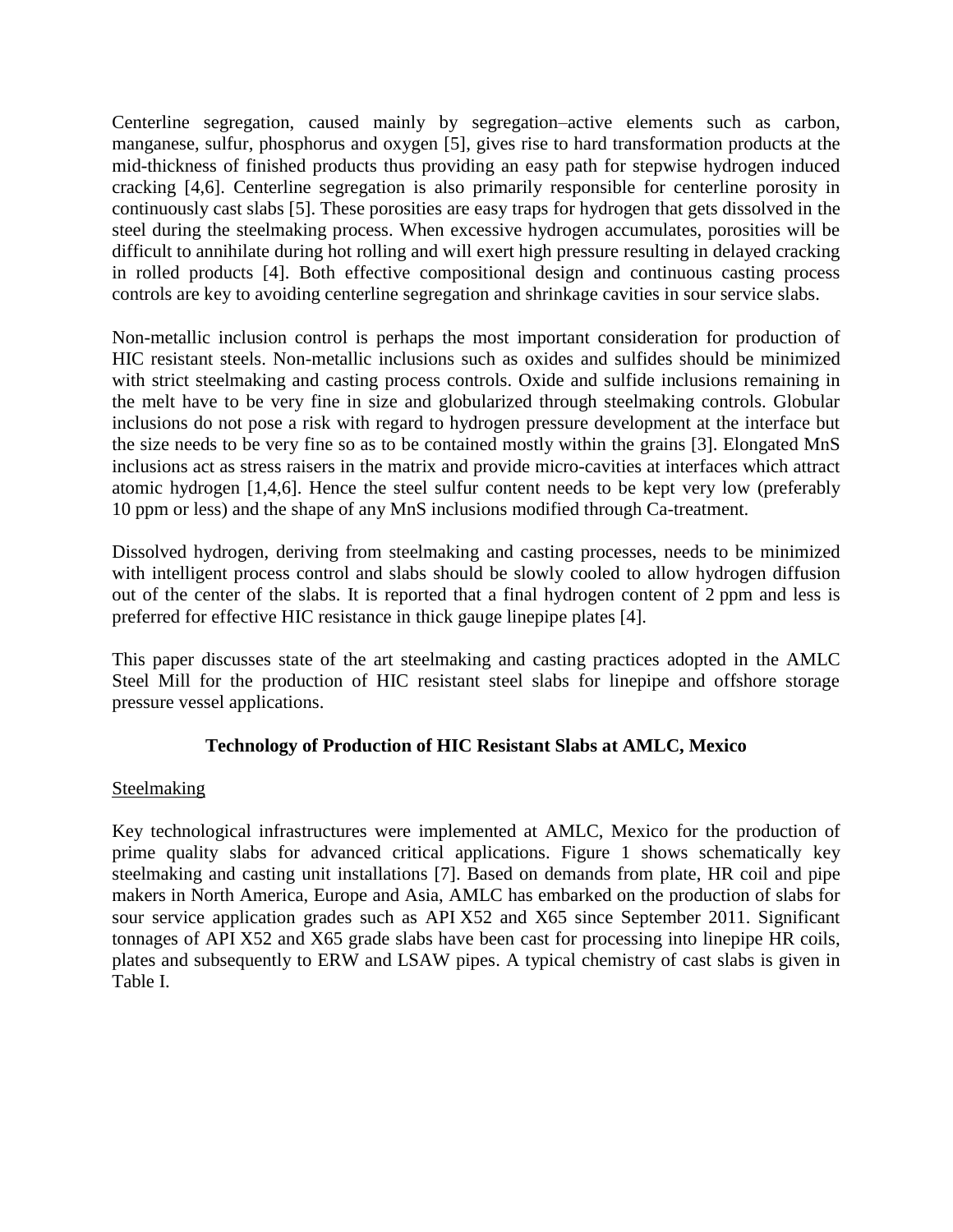During steelmaking at AMLC, the following route was used: Electric Arc Furnace (EAF) - Ladle Furnace (LF) – RH Vacuum Degassing (VD) - Continuous Casting (CC). AMLC uses 100% direct reduced iron (DRI) as its primary metallic charge for EAF steelmaking and is produced through MIDREX and HYL-III processes. Use of DRI ensured virtually residual-free input for steelmaking and hence, a guaranteed high level of cleanliness [7]. At the ladle furnace (LF), the first phase of Ar-bubbling was accompanied by Fe-alloy and aluminum additions followed by a lime addition for slag making and sulfur control. Towards the end, when oxygen activity was brought to a minimum, the liquid melt was treated with metallic calcium in the form of steel clad wire along with a gentle rinsing with Ar. This treatment was helpful in producing very fine globular Ca-aluminate and modified Ca or Ca-Mn sulfides and easy flotation to the surface. The ratio of Ca/S was maintained within the range 2 to 4 for guaranteeing effective shape control and alloy-hardening of MnS by Ca.

| Grade             | $\mathbf C$      | Mn<br>max | P<br>max | S<br>max | Si<br>max | Al                 | Ti<br>max | Nb<br>max | N                  | Ca/S    | <b>Others</b>    |
|-------------------|------------------|-----------|----------|----------|-----------|--------------------|-----------|-----------|--------------------|---------|------------------|
| <b>API</b><br>X52 | $0.02 -$<br>0.04 | 1.00      | 0.012    | 0.001    | 0.25      | $0.025 -$<br>0.045 | 0.02      | 0.05      | $0.003 -$<br>0.006 | 2-4     | Ni               |
| API<br>X65        | $0.04 -$<br>0.06 | 1.35      | 0.012    | 0.001    | 0.15      | $0.025 -$<br>0.045 | 0.02      | 0.07      | $0.003 -$<br>0.006 | $2 - 4$ | Cr, Cu,<br>Mo, V |

Table I. Typical Chemical Composition of Sour Service Cast Slabs, wt.%



Figure 1. Steelmaking and casting process flow at AMLC for the production of HIC resistant slabs.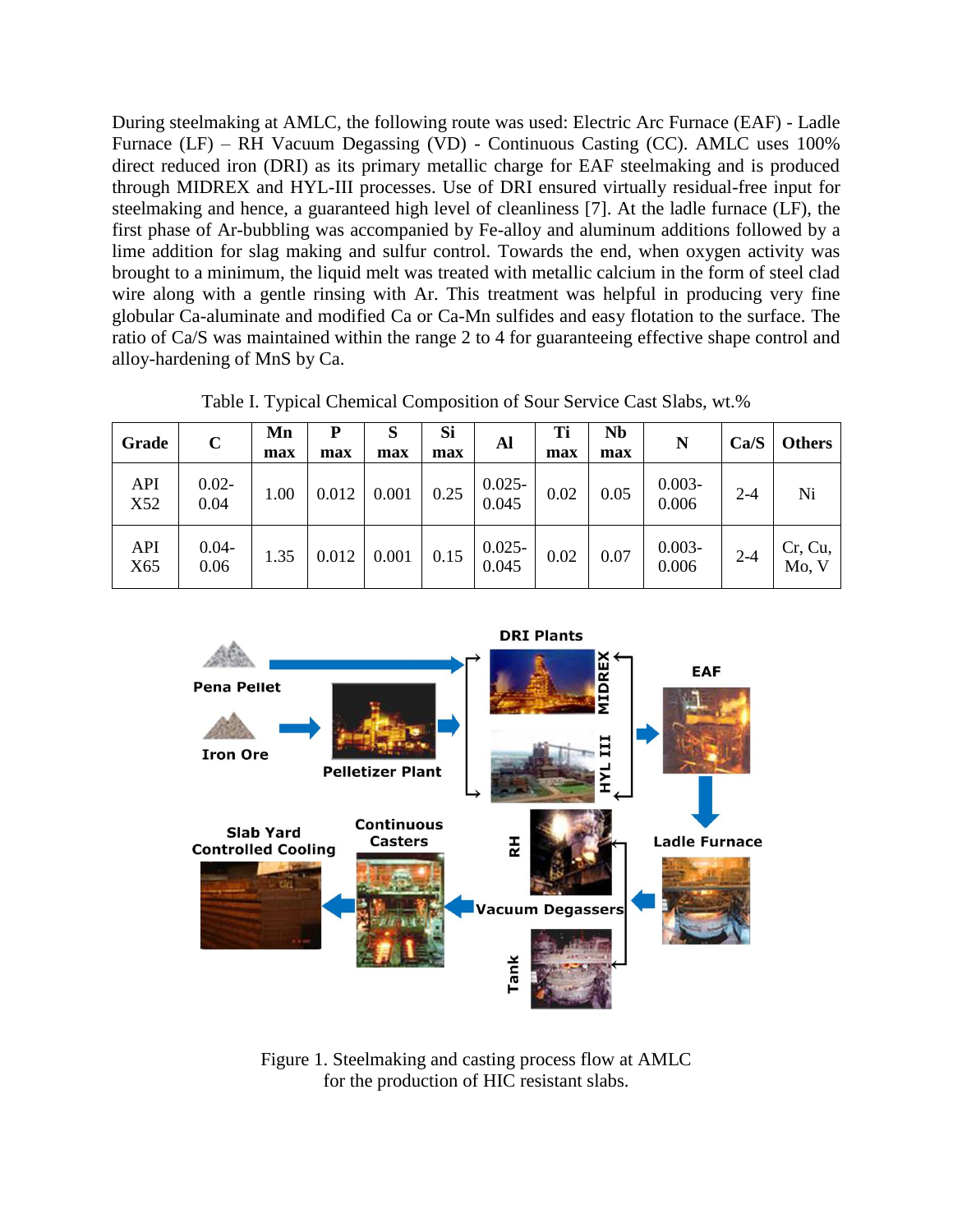After ladle treatment and ensuring chemistry control, the steel is taken to an RH vacuum degasser for nitrogen and hydrogen control. Though AMLC has the option to use either the RH or tank degasser, it was found from a previous study that RH degassing produces better and faster removal of hydrogen from the melt, as indicated in Figure 2. This is probably because a greater volume of steel, for a specific period of time, is exposed to vacuum through the RH degasser than with the tank degasser. Tank degassing is also a slower process and demands tighter temperature control which is not advantageous for sour service slab casting where a stringent control over superheat is required.



Figure 2. Hydrogen removal in linepipe steels during degassing at RH and Tank degasser.

## Continuous Casting: Segregation Control

At the continuous casting station an argon-circulated ladle shroud ring is used between ladle and tundish for protection against air and thus hydrogen. A preheated ( $>900\text{ °C}$ ) tundish (40 ton capacity) and submerged entry nozzles (SEN) were used to reduce hydrogen intake during pouring. Tundish design was improved to facilitate inclusion flotation and reduce skull formation thus guaranteeing steel cleanliness.

One important aim of current sour slab casting is to minimize centerline segregation. Since the chemistry (Table I) is low in C and Mn, centerline macro segregation is not as much of a concern as shrinkage cavities. Casting processes are therefore critically controlled to eliminate shrinkage cavities using a low superheat  $(\langle 25 \degree C \rangle)$  in the tundish and a specific machine taper pattern that synchronizes the precise shrinkage of the solidifying slabs to reduce centerline cracks and segregation [5,8].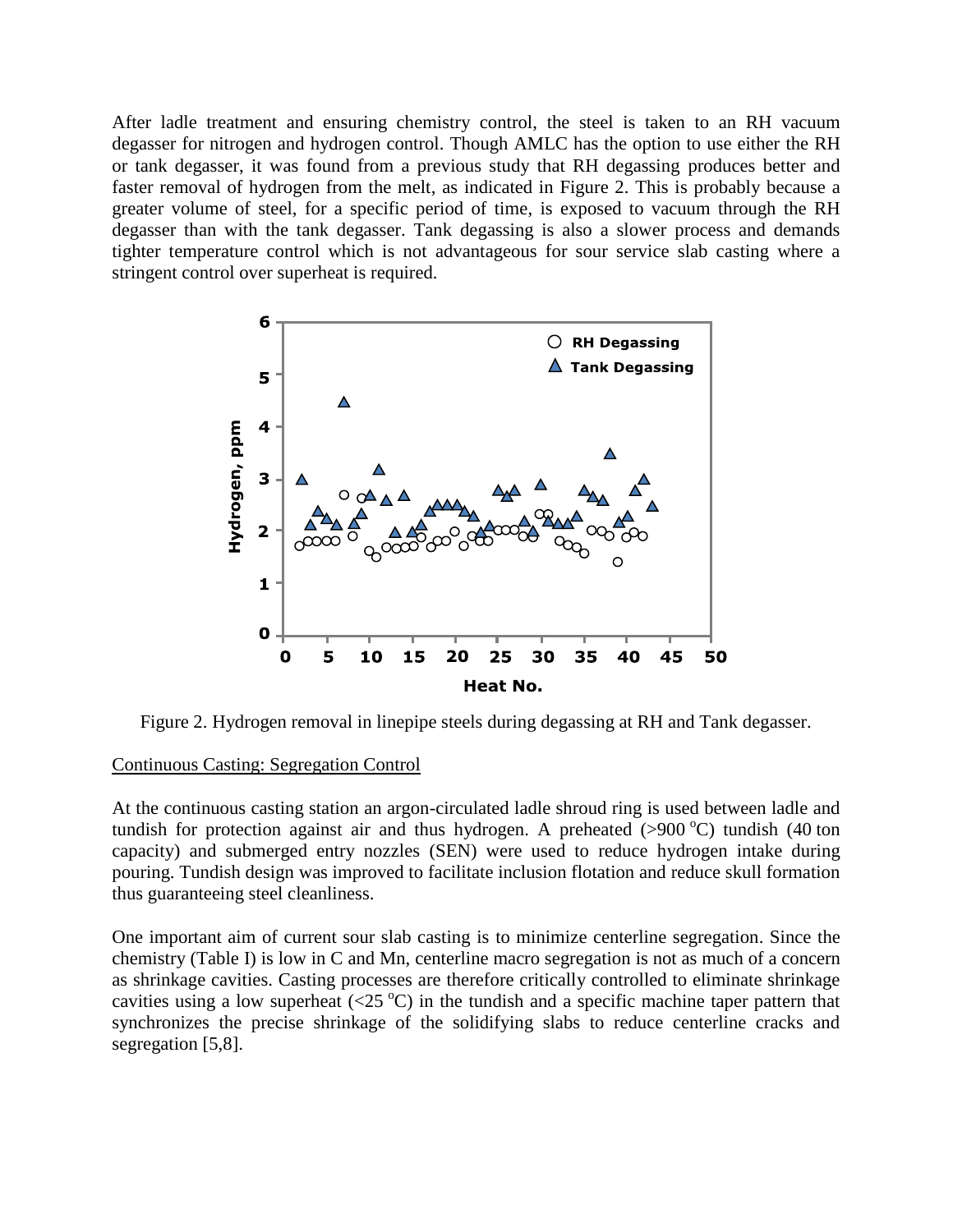Identification of the solidification point within the caster and shrinkage correction is provided automatically by soft reduction technology powered by a Dynamic Solidification Control [8] (DSC) Model® . Soft reduction is applied at the rate of 0.2 to 0.8 mm/m. Typically, a total of 3-6 mm soft reduction is used. The full body rolls in the soft reduction zone are replaced by split rolls to reduce stress on the rolls and roll deflection thus reducing bulging of the strand, which is a major cause of centerline segregation. A 14-point unbending segment is used to reduce solidliquid interface strain, thus reducing the unbending force, in turn, facilitating additional forces of soft reduction in this segment which allows better control over solidification shrinkage and hence, internal soundness [8,9].

### Slab Conditioning after Casting

Figure 3 shows the hydrogen content of heats as measured in tundish samples. The distribution shows that most of the heats have hydrogen contents of less than 3 ppm. Compared with hydrogen measured immediately after the RH station (Figure 2), it can be seen that there is a slight pickup of hydrogen in the tundish. Noting the fact that a steel melt is likely to pick up more hydrogen in the continuous casting area, care is taken to ensure use of moisture-dry mold and casting powder, preheated tundish and SEN. Furthermore, slabs meant for sour service applications are taken to a special controlled cooling enclosure for slow cooling after casting to allow further diffusing out of dissolved hydrogen.



Figure 3. Hydrogen content measured in Hydris samples at tundish for linepipe grade heats.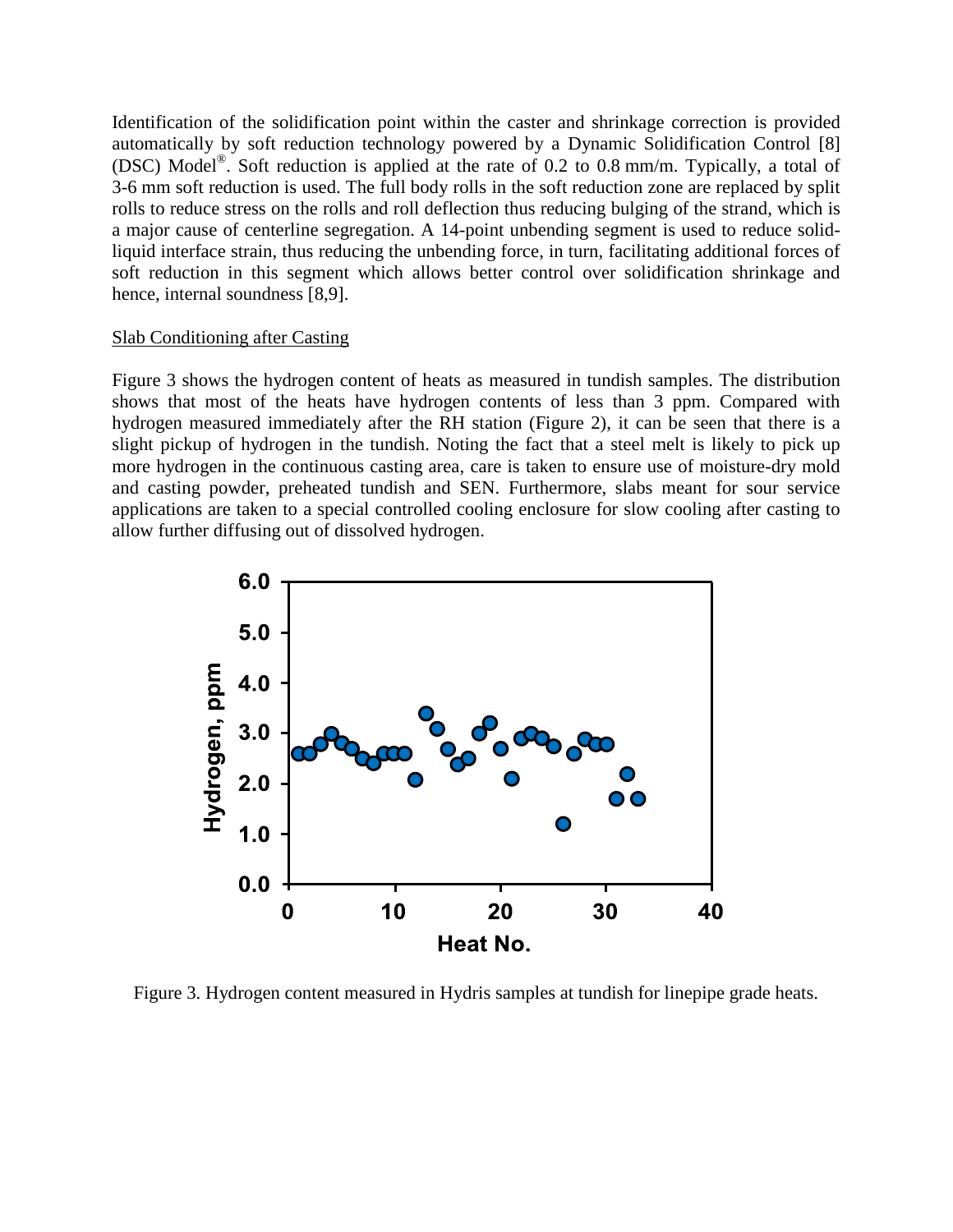This slow cooling area at AMLC is isolated from other areas with two meter high insulated walls on all sides. Hot slabs, in batches of six, are placed on an insulated slab and covered on the top by another insulated slab as shown in Figure 4. The stacks of these linepipe quality slabs are also surrounded by hot slabs of other grades. The cooling rate of slabs can be brought down to 5-6 °C/hr by this process and this is effective in diffusing out part of the dissolved hydrogen from the slab centerline.



Figure 4. Controlled slow cooling of slabs for hydrogen removal.

# **Results**

# Slab Macrostructure and Integrity

The slab dimensions are typically 250 mm thick x 1610-1900 mm width x 8000 mm long. Slab internal quality is examined through macroetching, using 30% HCl, in sections transverse to the casting direction and also along the longitudinal casting direction. The centerline quality is assessed using the Mannesmann slab internal quality rating system [10]. Figure 5 shows typical macrographs of macroetched transverse sections (transverse to casting direction) and longitudinal sections of cast linepipe grade slab indicating no apparent shrinkage cavities, dark spots or centerline segregation, which can be qualified as a Mannesmann rating of 1 or better. It is also seen that the columnar grains extend almost to the center of the slabs with no equiaxed zone at the slab center. The sound internal macrostructure suggests effective soft reduction control during continuous casting.

Chemical segregation is further checked with chemical analysis of drillings taken from through thickness sections of macroetched slabs at intervals of 5 mm. Internal soundness of the slabs is verified by ultrasonic testing of all macroetched slabs over the full length. A full body ultrasound scan of the slab did not reveal any internal inhomogeneities and thereby validated internal soundness as indicated by the macrographs in Figure 5. Chemical analyses of drillings from the macroetched slabs at different locations through the thickness are presented in Figure 6 and show no discernible segregation at the center of slab.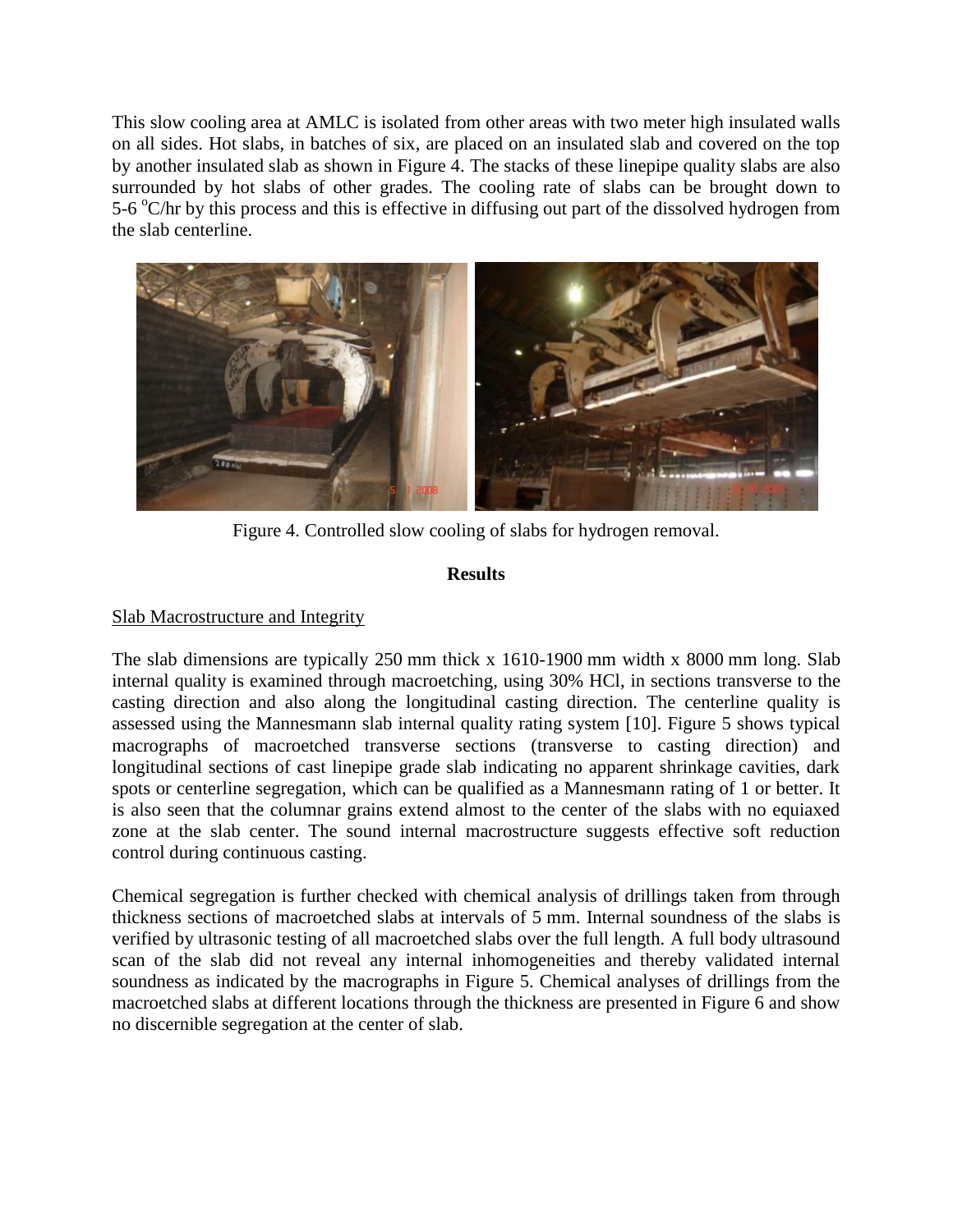

Figure 5. Macrograph of full width slab sample after etching, revealing surface to center columnar cast structure with no indication of centerline porosity or segregation.

| $\mathbf C$ | Si    | Mn    | P     | S      |
|-------------|-------|-------|-------|--------|
| 0.057       | 0.240 | 1.320 | 0.010 | 0.0005 |
| 0.056       | 0.250 | 1.310 | 0.010 | 0.0005 |
| 0.057       | 0.250 | 1.300 | 0.010 | 0.0006 |
| 0.058       | 0.256 | 1.290 | 0.010 | 0.0005 |
| 0.056       | 0.246 | 1.290 | 0.009 | 0.0004 |
| 0.055       | 0.249 | 1.330 | 0.010 | 0.0006 |
| 0.053       | 0.244 | 1.320 | 0.009 | 0.0007 |
| 0.054       | 0.248 | 1.320 | 0.009 | 0.0009 |
| 0.057       | 0.253 | 1.300 | 0.009 | 0.0008 |
| 0.056       | 0.254 | 1.300 | 0.009 | 0.0008 |

Figure 6. Chemical analysis of samples taken at various locations along through thickness section of macroetched X65 grade slab, wt.%.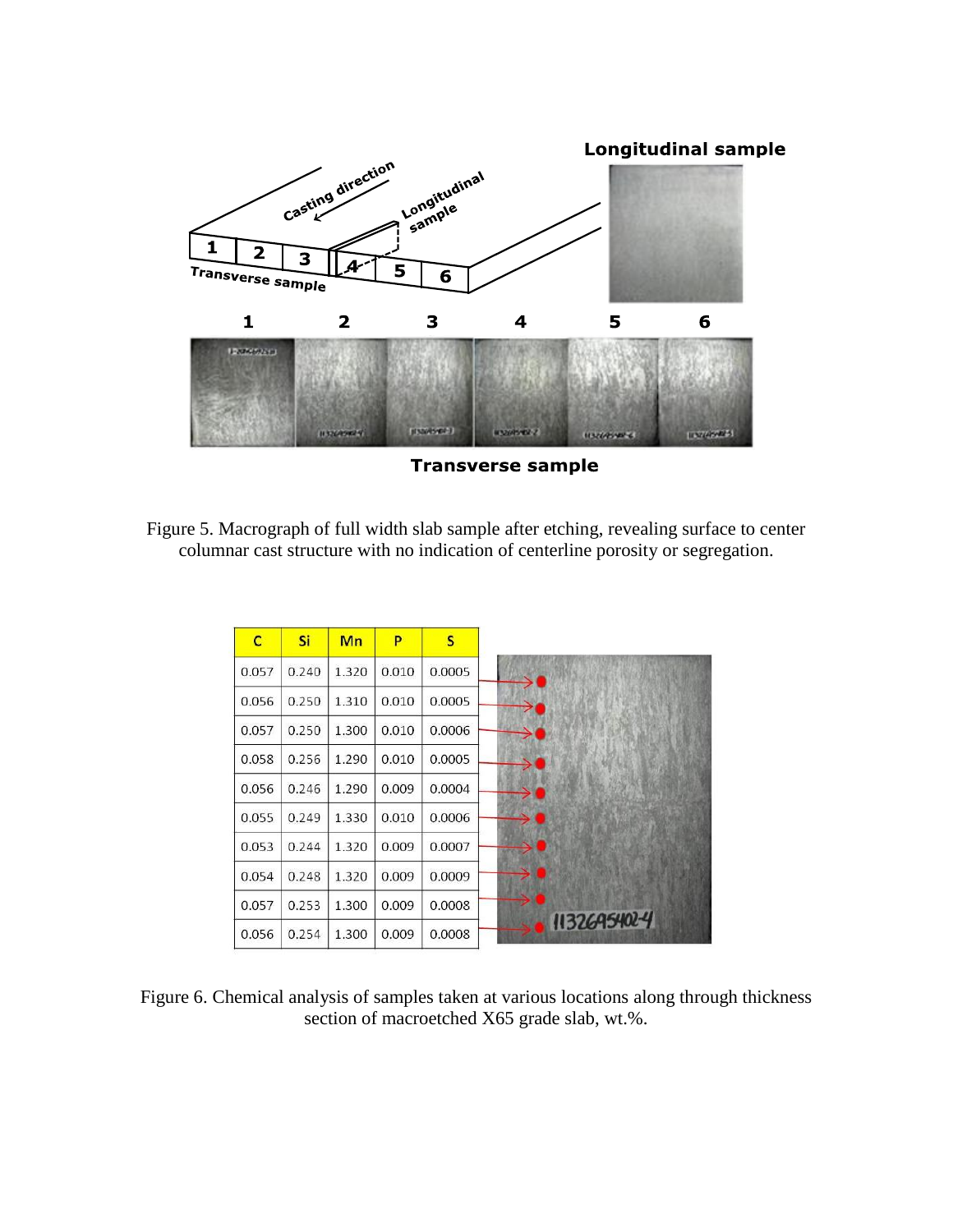## Chemistry Control

Figure 7 shows the level of P, S, N and H control that can be achieved in X65 HIC grade heats. Most of the heats have very low levels of S (0.001 wt.% and less) and P (0.012 wt.% and less) and gas contents which are important in guaranteeing HIC resistance and toughness of linepipe steels. The low levels of S and P also guarantee a clean centerline condition in the cast slabs. Use of 100% DRI and ladle metallurgy process controls are facilitators in achieving such levels of purity in the sour service slabs.

## Processing of Slabs at Customers Mill

Slabs are processed at customer mills for making 6.25 mm thick HR coils and thick gauge plates up to 20 mm. The hot rolled coils and plates are further processed into ERW pipes and LSAW pipes respectively. Details of the plate and pipe processing are the subject of a separate publication but noteworthy results can be mentioned as follows:

- The plate centerline microstructure mirrored what is found at the slab centerline and did not indicate the presence of any significant chemical segregation, as seen in Figure 8;
- Plate microstructure was also examined for cleanliness in terms of non-metallic inclusions and exhibited excellent inclusion shape and size control. A typical microstructure of a hot rolled product from sour service slab is presented in Figure 9 showing globular oxy-sulfides and fine oxide inclusions. Sulfide inclusions are mainly fine globular (Ca,Mn)S type and hence remained undeformable during hot rolling.  $\sum_{i=1}^n$

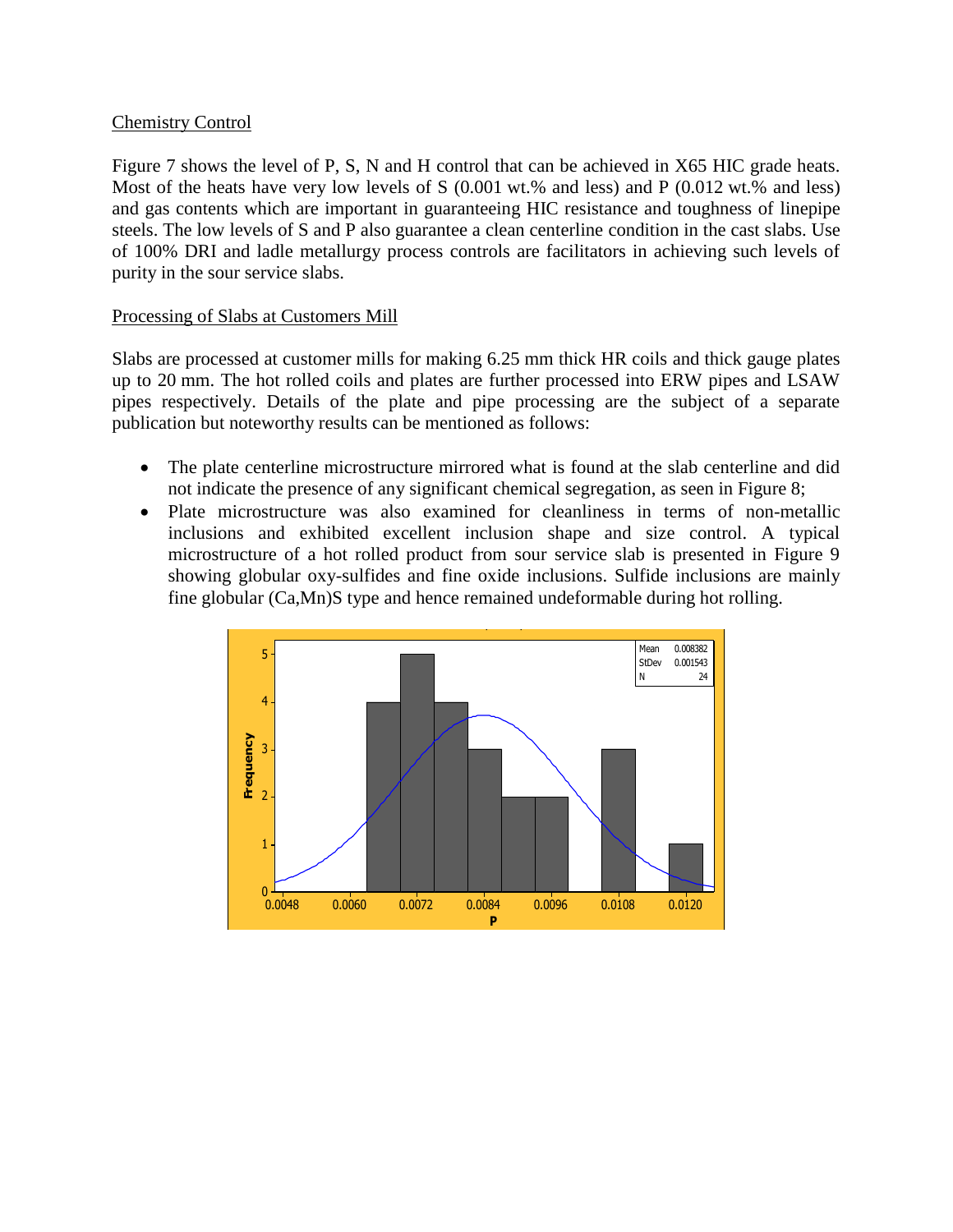

Figure 7. Chemistry controls (P, S, N, H) achieved in some of the X65 grade HIC heats cast at AMLC against a particular commercial order.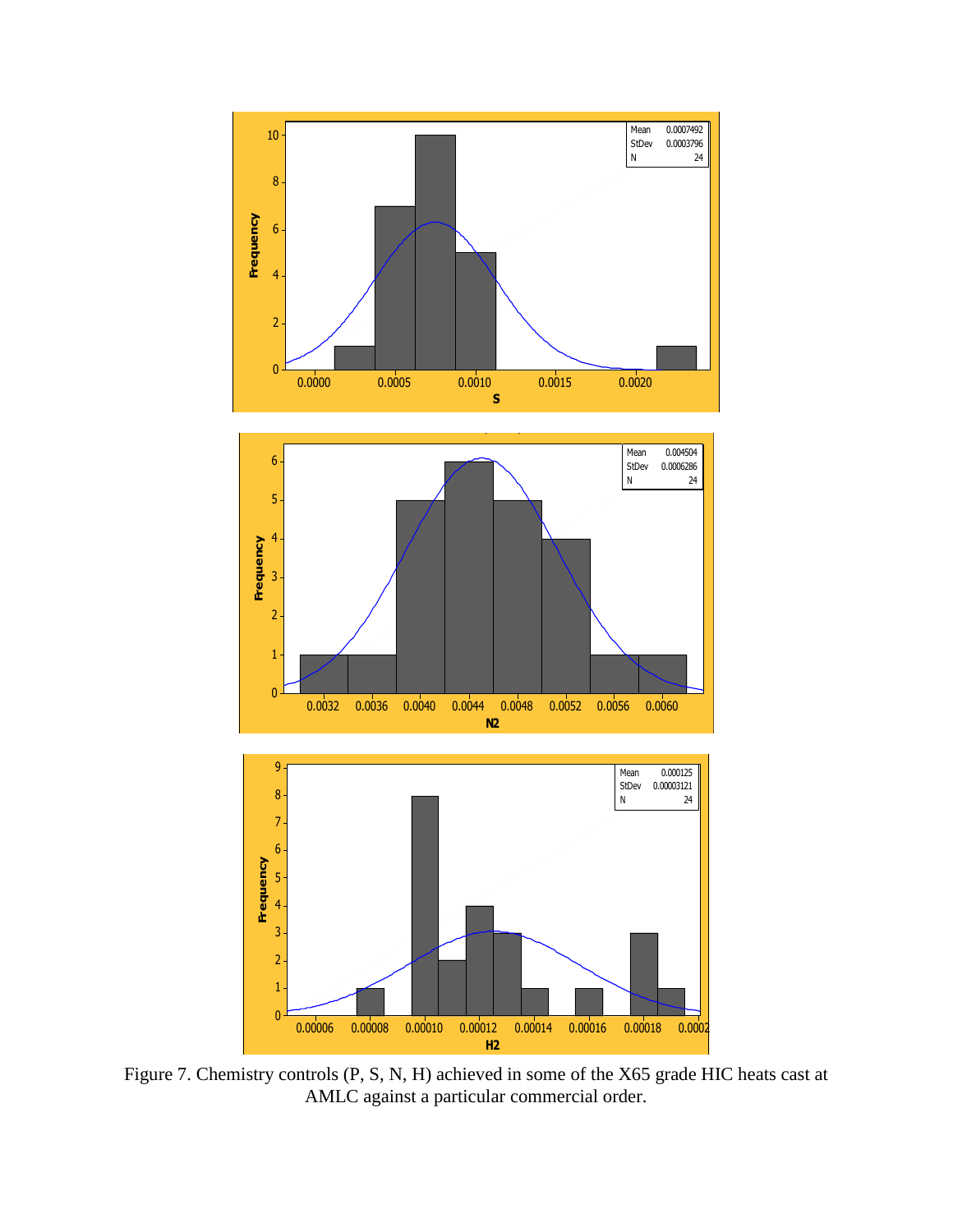

Figure 8. Correspondence of API X65 HIC grade; (a) slab centerline and (b) final pipe centerline microstructure revealing no centerline segregation.



Figure 9. Typical inclusion contents in linepipe grade heats. Sulfides are effectively Ca-treated for shape control.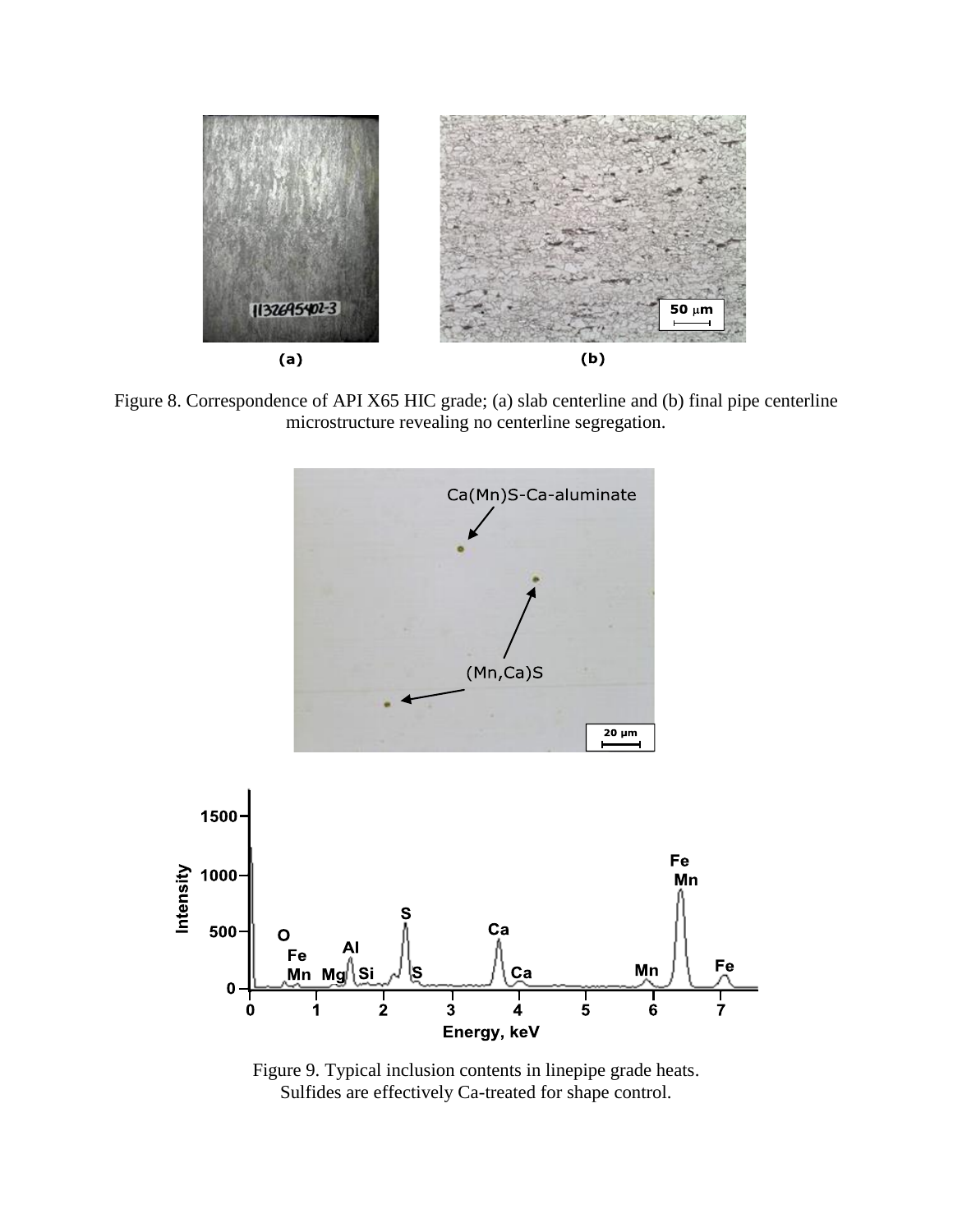#### HIC and SSCC Test Results

HIC tests in Solution A as per NACE standard (TM 0284-2003) [11] were performed on API X52 and X65 grade pipes made from HR coils and plates and indicated 0% CLR, CTR and CSR in all samples. SSCC tests (TM 0177-1996) [12] were also successful in both thin gauge and thick gauge pipes up to 20 mm wall thickness.

The successful performance of pipes in HIC and SSCC tests suggests effective process and quality controls at AMLC for the production of slabs for sour service applications requiring excellent resistance against hydrogen induced cracking.

## **Conclusions**

AMLC Mexico has implemented key technological improvements in its steelmaking unit for the production of sour service slabs for linepipe and offshore applications. Through effective process and quality control measures together with an inhouse developed controlled cooling system for hot slabs, significant tonnages of linepipe quality slabs have been produced which demonstrated excellent HIC resistance in the final product after processing on Customers mills. Deep macro etching and ultrasonic testing of slabs revealed excellent internal quality suitable for HIC resistant coil or plate production. Trial slabs of various linepipe grades were processed on customer's mills for making HR coils, plates and pipes. API X65 grade plates processed up to 20 mm thickness revealed no internal cracks after hot rolling during online ultrasonic testing. HIC testing of 6 mm thick coils, 20 mm thick plate and pipe samples tested in Solution A as per NACE TM 0284 revealed 0% CLR, CTR and CSR, which further validated internal soundness and excellent centerline qualities of AMLC slabs and the effectiveness of process and quality controls for the production of sour service slabs.

#### **Acknowledgements**

The authors sincerely acknowledge invaluable support and continuous encouragement of Jose Fernandez, COO, and Santiago Neaves, CTO, AMLC during the entire development process and for permission to publish this article. Outstanding technical support from AM USA Global R&D is also greatly appreciated. Technical discussion with Murali Manohar, Dan Kruse, AM Global R&D, E Chicago has been immensely helpful.

#### **References**

1. C.G. Interrante, "Basic Aspects of the Problems of Hydrogen in Steel," *Current Solutions to Hydrogen Problems in Steel*, ed. C.G. Interrante and G.M. Pressouyre, (Materials Park, OH: American Society for Metals, 1982), 3.

2. Sour Gas Resistant Pipe Steel, Niobium Information, 18, 2001.

3. G.M. Pressouyre, "Hydrogen Problems in Steels," *Proceedings of the First International Conference*, ed. C.G. Interrante and G.M. Pressouyre, (Materials Park, OH: American Society for Metals, 1982), 18.